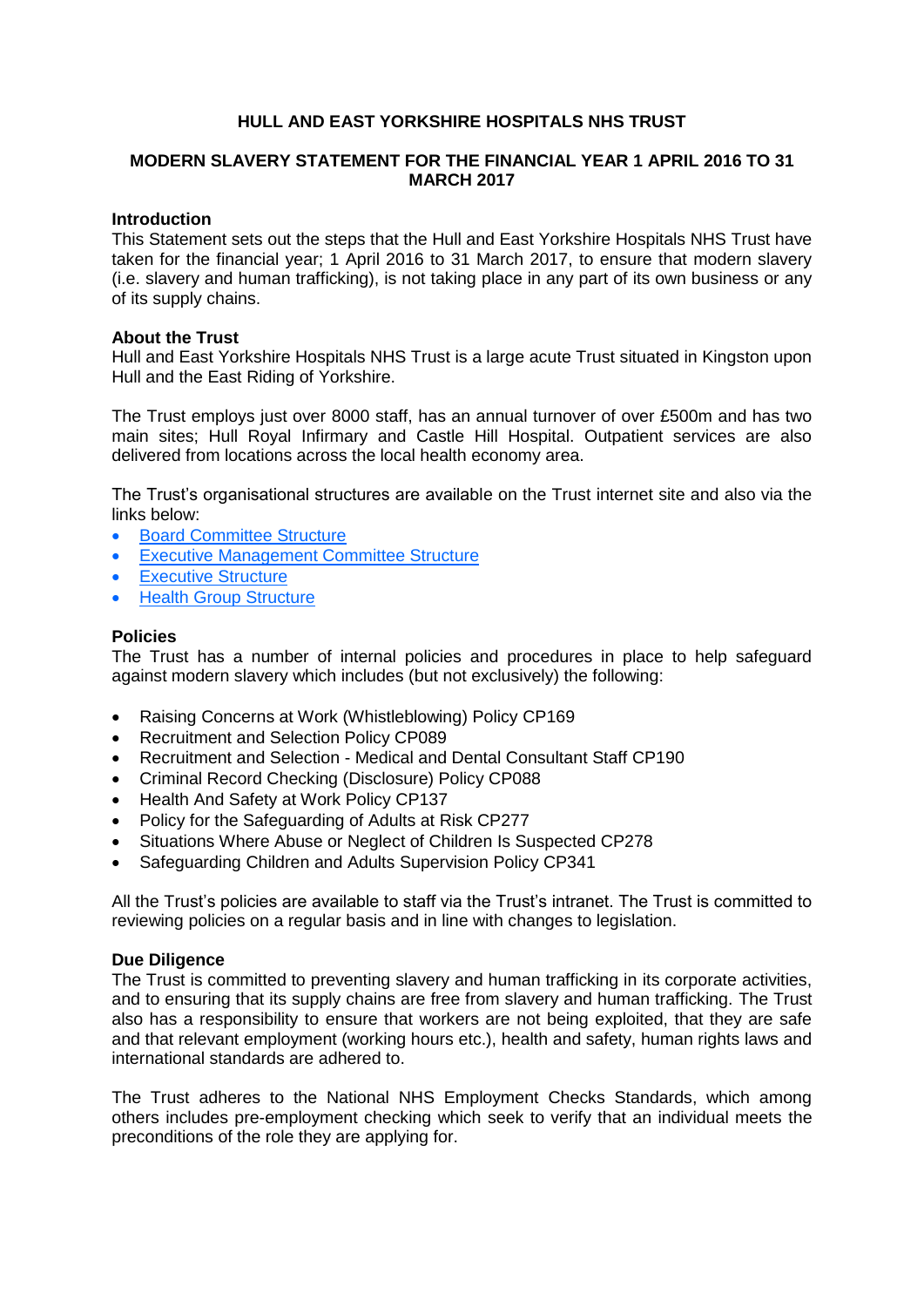The Trust expects that the supply chains it works with have suitable anti-slavery and human trafficking policies and processes in place.

Throughout 2016, and continuing into 2017, the Trust extended a significant amount of effort into requesting affirmation that key suppliers of the Trust's supply chain comply with the Modern Slavery Act 2015. Additional processes have also been put in place in the relevant areas (e.g. agencies supplying Nurses) to capture this information on an ongoing basis. A key supplier list is also being developed.

Within Procurement, the Trust uses a Pre-Qualification Questionnaire (PQQ) which asks organisations to confirm whether they or any persons affiliated with them have been convicted of an offence under section 2 or section 4 of the Modern Slavery Act 2015. The Trust has now included this in the Selection Questionnaire document that is shared with appropriate suppliers when the Trust is going out to tender.

In 2017/2018, the Trust will undertake further work in its supply chain, to identify and understand any significant risks, in order for the Trust to continue to adhere to the requirements of the Modern Slavery Act 2015.

The Trust has a robust incident reporting system where modern slavery concerns can be raised, which are then brought to the attention of the safeguarding team. The team will then investigate the concern and determine whether a safeguarding alert should be made against the appropriate organisation. During 2016 the importance of having a robust reporting system was reaffirmed, when a human trafficking concern was raised and passed onto the safeguarding team, who followed up and dealt with the concern as required.

## **Training**

Modern Slavery is embedded into the Trust's mandatory Safeguarding training for all staff and forms part of the Trust's key performance indicators. To supplement this, the Trust also provides an 'Identifying and Supporting Victims of Modern Slavery' voluntary eLearning module to help frontline healthcare staff to identify victims of human trafficking and take appropriate action to address their health and safety needs.

Training continues to be improved upon and updated as necessary, such as, the Recruitment and Selection training has been updated to provide a brief overview of modern slavery and the key contacts. The Trust has also implemented a one hour mandatory training session on modern slavery for Midwives and is reviewing whether links to other appropriate modern slavery training (e.g. Salvation Army modern slavery training) can be added to the Trust's training website.

#### **Awareness-raising Programme**

Following the obligation to produce the modern slavery annual statement, a Steering Group was formed within the Trust made up of key colleagues who represent the areas where there are potential links to modern slavery (HR/Procurement/Risk/Facilities/Training). The Steering Group facilitates the work that needs to be undertaken to ensure that the Trust is meeting its obligations under the Modern Slavery Act 2015. The Steering Group also reviews and updates this modern slavery statement on an annual basis and identifies new actions to further embed the requirements of the Modern Slavery Act 2015 in the Trust.

There is also a local partnership working group in place to specifically look at the processes for referral, led by the Safeguarding Adult Board and in which the acute Trust is represented.

Safeguarding Champions have been identified across the Trust, which provides individuals with an understanding of the fundamentals for good safeguarding (which includes modern slavery and human trafficking). The Safeguarding Champions ensure consistency of